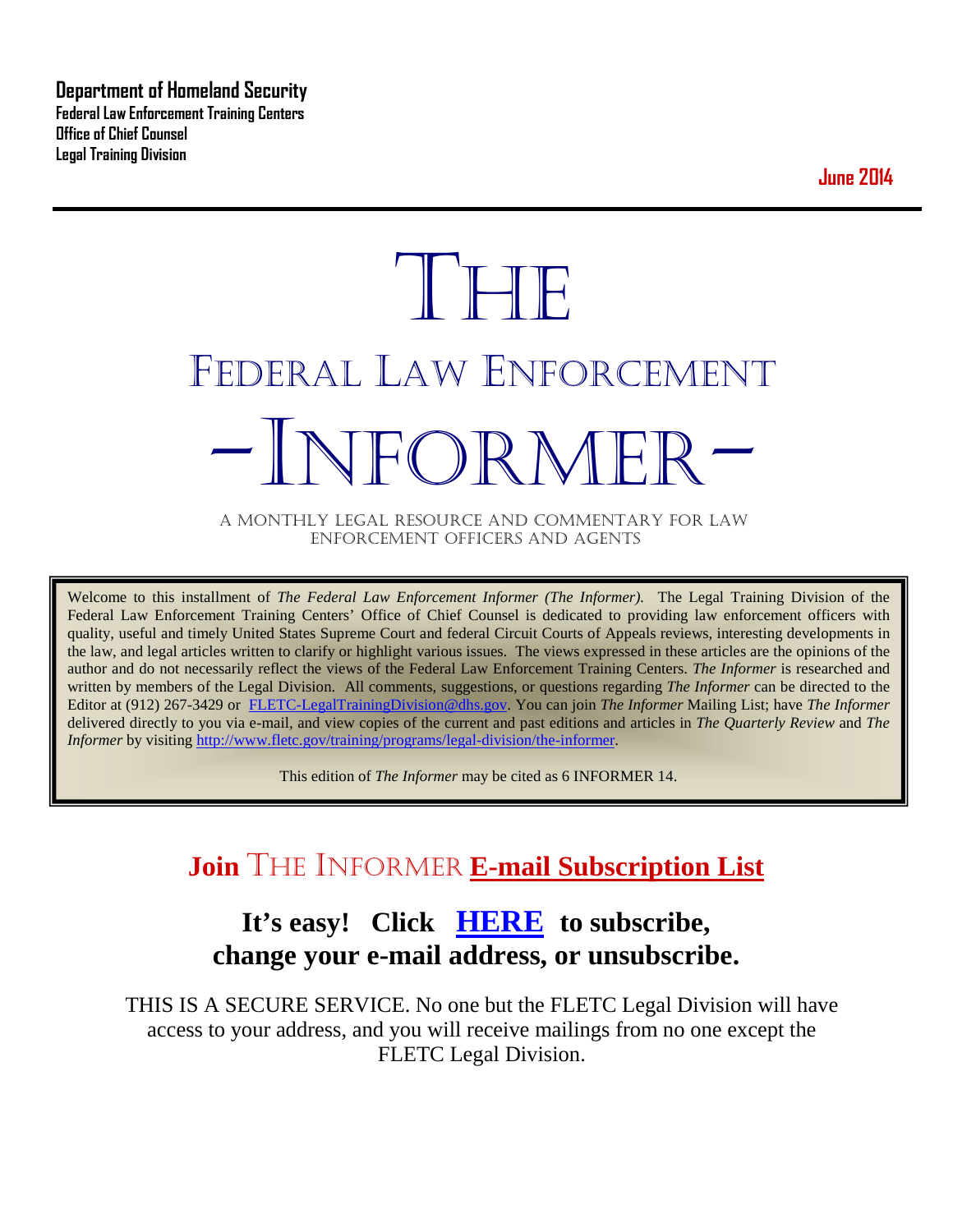# **In This Issue**

# **Free FLETC Informer Webinar Schedule**

# **Click [HERE](#page-2-0)**

**\*\*\*\*\*\*\*\*\*\*\*\*\*\*\*\*\*\*\*\*\*\*\*\*\***

# **Case Summaries**

**United States Supreme Court**

# **Click [Here](#page-4-0)**

**Circuit Courts of Appeals**

# **Click [Here](#page-8-0)**

|                                                                                | $2nd$ Circuit $3rd$ Circuit $5th$ Circuit |                                                                           |
|--------------------------------------------------------------------------------|-------------------------------------------|---------------------------------------------------------------------------|
| 6 <sup>th</sup> Circuit 7 <sup>th</sup> C <u>ircuit 8<sup>th</sup> Circuit</u> |                                           |                                                                           |
|                                                                                |                                           | 9 <sup>th</sup> Circuit 10 <sup>th</sup> Circuit 11 <sup>th</sup> Circuit |

**\*\*\*\*\*\*\*\*\*\*\*\*\*\*\*\*\*\*\*\*\*\*\*\*\***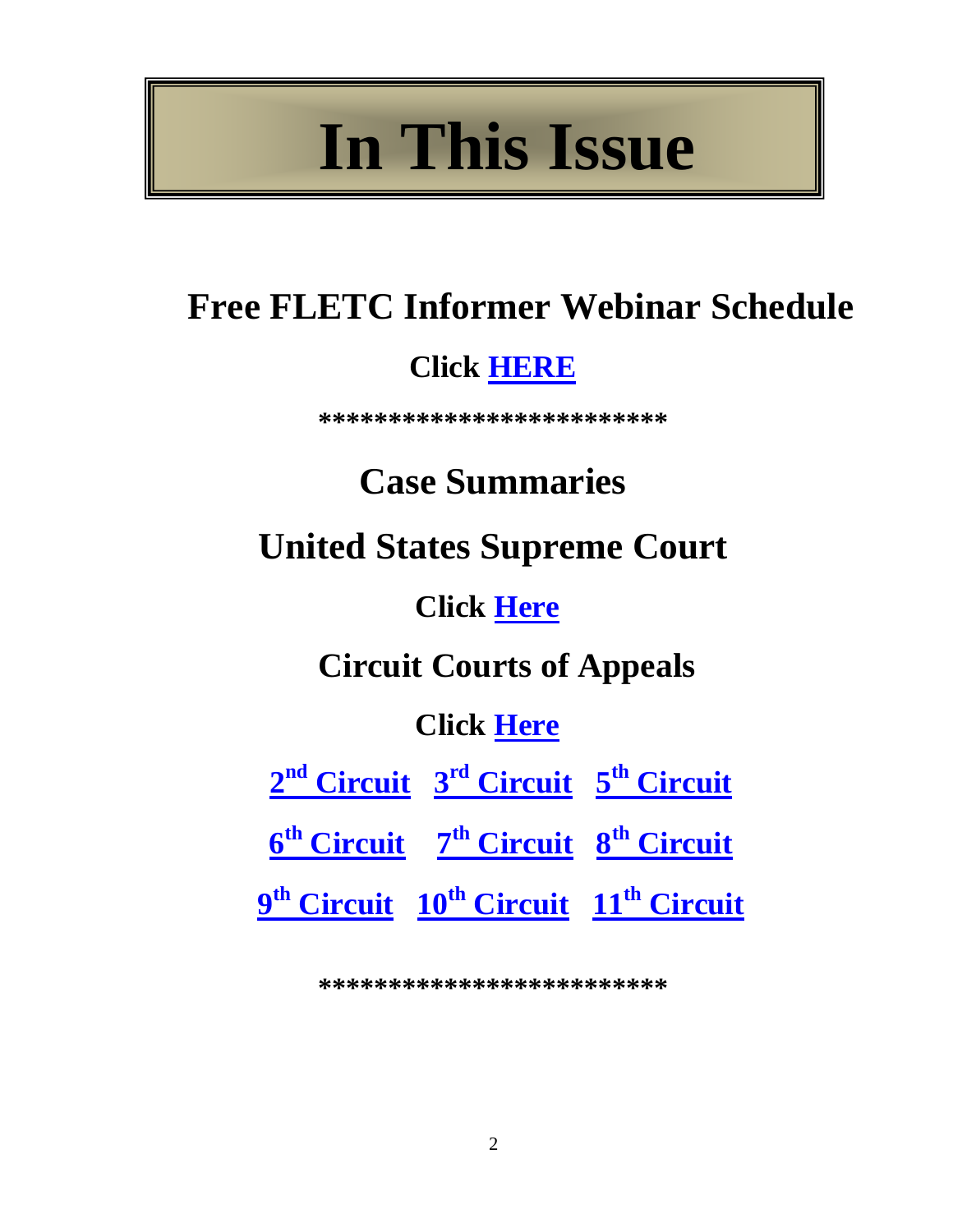# <span id="page-2-0"></span>**Free FLETC Informer Webinar Series Schedule June / July 2014**

**(See the bottom of page 3 for instructions on how to participate in a webinar)**

### **1. Law Enforcement Legal Refresher Training (2-hours)**

2-hour webinar presented by Bruce-Alan Barnard, FLETC Legal Division

This is a two-hour block of instruction focuses on *Fourth* and *Fifth Amendment* law and is designed to meet the training requirements for state and federal law enforcement officers who have mandated two-hour legal refresher training requirements.

### **Date and Time:**

### **Monday June 30, 2014 1:00 pm EDT**

To participate in this webinar: **<https://share.dhs.gov/lgd0312>**

### **2. Law of Video Surveillance**

1-hour webinar presented by Bruce-Alan Barnard, FLETC Legal Division

This course will review statutory and case law concerning video surveillance.

### **Date and Time:**

### **Tuesday July 29, 2014: 10:30am EDT**

To participate in this webinar: **<https://share.dhs.gov/lawofvideosurveillance/>**

### **3. United States Supreme Court Wrap-Up: 2013 Term**

1-hour webinar presented by Ken Anderson and John Besselman, FLETC Legal Division

This webinar will review nine United States Supreme Court cases decided in the October 2013 Term that affect law enforcement officers. The cases are: *Fernandez v. California*, *U.S. v. Apel*, *U.S. v. Castleman*, *Navarette v. California*, *Wood v. Mos*s, *Plumhoff v. Rickard*, *Abramski v. U.S*., *Riley v. California* and *U.S. v. Wurie*.

#### **Dates and Times:**

### **Monday July 14, 2014: 2:30pm EDT; Monday July 21, 2014: 2:30 pm EDT; or Monday July 28, 2014: 10:30 am EDT**

To participate in any of the webinars listed above: **<https://share.dhs.gov/usscwrapup2013term>**

### **To participate in a FLETC Informer Webinar:**

- 1. Click on the appropriate link above to access the Homeland Security Information Network (HSIN).
- 2. If you have a HSIN account, enter with your login and password information.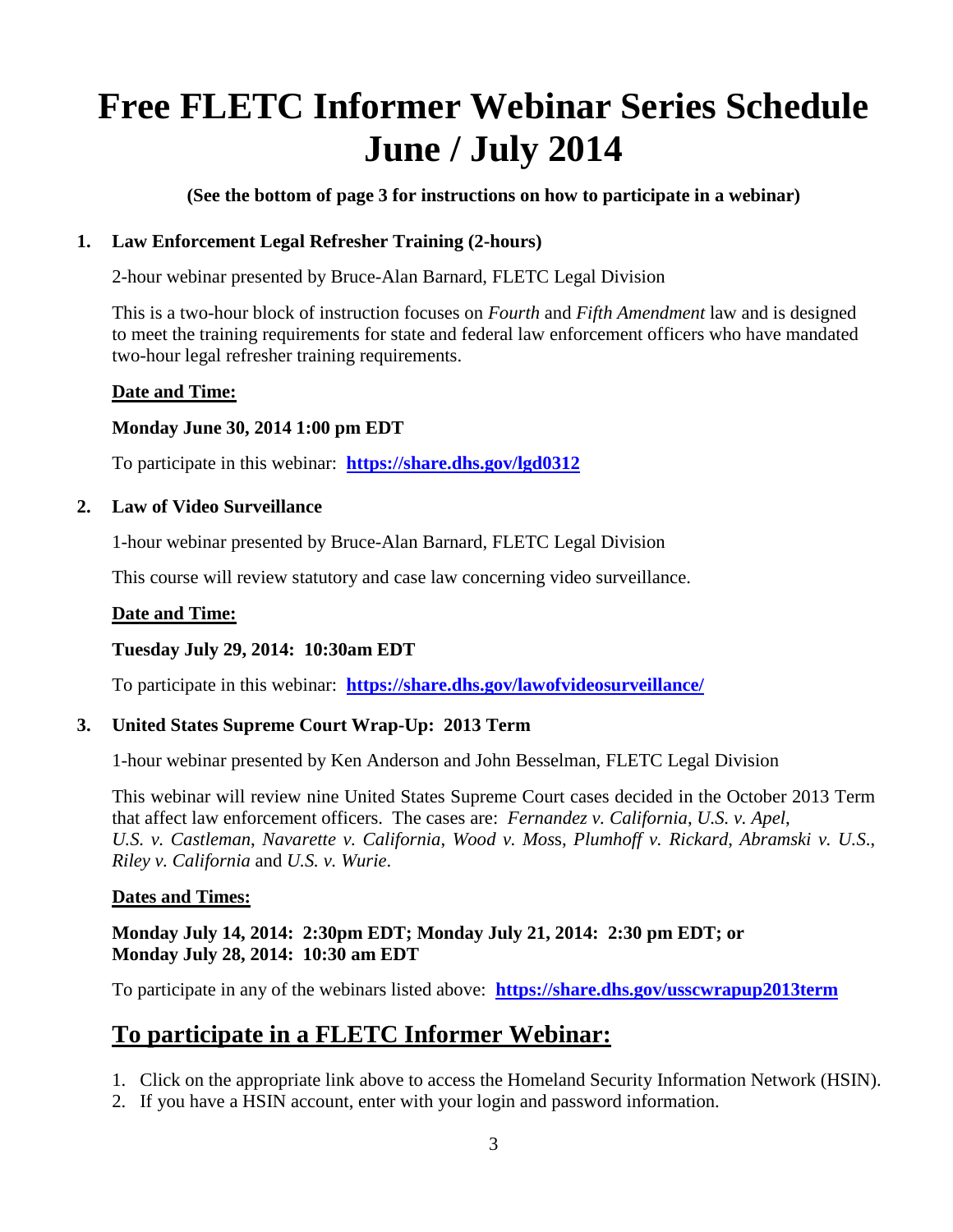- 3. If you do not have a HSIN account click on the button next to "Enter as a Guest."
- 4. Enter your name and click the "Enter" button.
- 5. You will now be in the meeting room and will be able to participate in the webinar.
- 6. Even though meeting rooms may be accessed before a webinar, there may be times when a meeting room is closed while an instructor is setting up the room.
- 7. Meeting rooms will be open and fully accessible at least one-hour before a scheduled webinar.
- 8. Training certificates will be provided at the conclusion of each webinar.

| FLETC Informer Webinar Schedule - June 2014 |                                                                                                       |            |            |            |            |            |  |  |
|---------------------------------------------|-------------------------------------------------------------------------------------------------------|------------|------------|------------|------------|------------|--|--|
| <b>Sun</b>                                  | <b>Mon</b>                                                                                            | <b>Tue</b> | <b>Wed</b> | <b>Thu</b> | <b>Fri</b> | <b>Sat</b> |  |  |
| 29                                          | 30<br><b>Law Enforcement</b><br>Legal Refresher<br>1:00 PM EDT<br>2-hours<br>https://share.dhs.gov/lg |            |            |            |            |            |  |  |
|                                             | d0312                                                                                                 |            |            |            |            |            |  |  |

| FLETC Informer Webinar Schedule - July 2014 |                                                                                                                              |                                                                                                                            |                |                          |                          |            |
|---------------------------------------------|------------------------------------------------------------------------------------------------------------------------------|----------------------------------------------------------------------------------------------------------------------------|----------------|--------------------------|--------------------------|------------|
| <b>Sun</b>                                  | <b>Mon</b>                                                                                                                   | <b>Tue</b>                                                                                                                 | <b>Wed</b>     | <b>Thu</b>               | <b>Fri</b>               | <b>Sat</b> |
|                                             |                                                                                                                              | 1                                                                                                                          | $\overline{2}$ | $\overline{\mathbf{3}}$  | 4<br>Independence<br>Day | 5          |
| 6                                           |                                                                                                                              | $\bf{8}$                                                                                                                   | 9              | $\overline{10}$          | 11                       | 12         |
| 13                                          | 14<br><b>U.S. Supreme Court</b><br><b>Wrap-Up</b><br>$2:30$ pm EDT<br>1-hour<br>https://share.dhs.gov/us<br>scwrapup2013term | 15                                                                                                                         | 16             | $\overline{\mathbf{17}}$ | 18                       | 19         |
| 20                                          | 21<br><b>U.S. Supreme Court</b><br><b>Wrap-Up</b><br>$2:30$ pm EDT<br>1-hour<br>https://share.dhs.gov/us<br>scwrapup2013term | 22                                                                                                                         | 23             | 24                       | 25                       | 26         |
| 27                                          | 28<br><b>U.S. Supreme Court</b><br><b>Wrap-Up</b><br>10:30 am EDT<br>1-hour<br>https://share.dhs.gov/us<br>scwrapup2013term  | 29<br>Law of Video<br><b>Surveillance</b><br>10:30 a.m. EDT<br>1-hour<br>https://share.dhs.gov/law<br>ofvideosurveillance/ | 30             | 31                       |                          |            |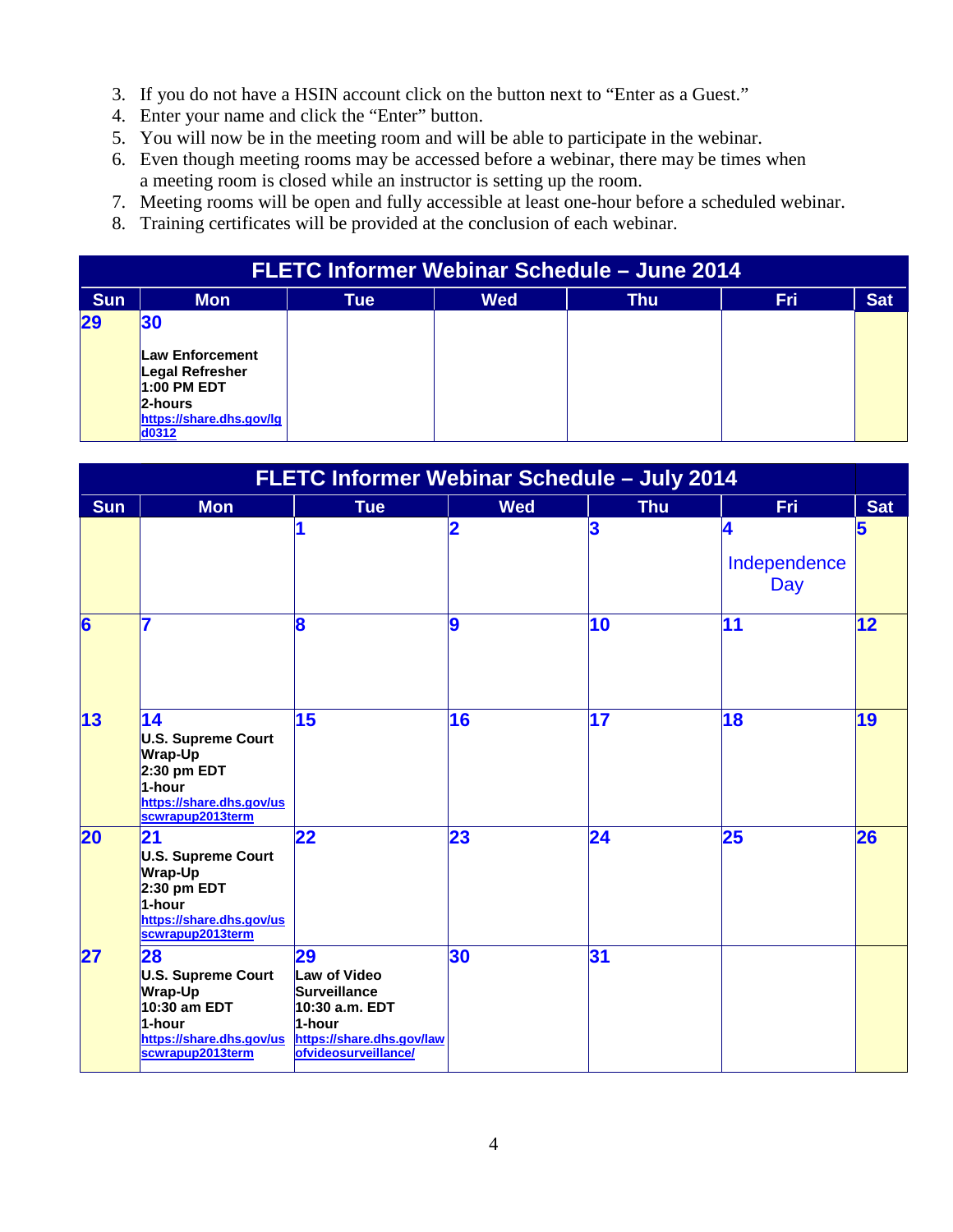# CASE SUMMARIES

# United States Supreme Court

### <span id="page-4-0"></span>**Wood v. Moss, 2014 U.S. LEXIS 3614 (U.S. 2014)**

With permission from local law enforcement officials, a group of supporters and a group of protesters assembled on opposite sides of the street on which the President's motorcade was to travel. At the last minute, the President decided to make an unscheduled stop at a restaurant for dinner. As a result, the President's motorcade deviated from the planned route and proceeded to the outdoor dining area of the restaurant. After learning of the route change, the protestors moved down the sidewalk to the area in front of the restaurant, while the President's supporters remained at their original location. At their new location, the protesters had a direct line of sight to the outdoor patio where the President was located. At the direction of Secret Service agents, state and local police officers cleared the block on which the restaurant was located and moved the protesters two blocks away to a street beyond handgun or explosive reach of the President. The move placed the protesters one block farther away from the restaurant than the supporters. After the President dined, the motorcade left the restaurant and passed the President's supporters who had remained in their original location. The protesters remained two blocks away, beyond the President's sight.

The protestors sued the Secret Service agents, claiming the agents engaged in viewpoint discrimination, in violation of the *First Amendment*. Specifically, the protesters claimed the agents denied the protesters equal access to the President when the agents moved the protesters away from the restaurant while allowing the supporters to remain in their original location.

The court disagreed, holding the agents were entitled to qualified immunity. Qualified immunity protects government officials from liability for civil damages unless the plaintiff can establish the official violated a statutory or constitutional right, and that the right was clearly established at the time of the incident.

First, the court stated it has never held a violation of a right guaranteed by the *First Amendment* gives rise to an implied cause of action for damages against federal officers. However, without deciding the issue, the court assumed an individual could sue a federal official for a *First Amendment* violation.

Next, the court held no clearly established law required Secret Service agents engaged in crowd control to ensure that groups with differing viewpoints are at comparable locations or maintain equal distances from the President. The court noted when the 200 to 300 protesters moved from their original location to the area closer to the restaurant, they were within weapons range and had a largely unobstructed view of the President on the restaurant's patio. Consequently, because of their location the protesters posed a potential security risk to the President. In contrast, the supporters, who remained in their original location, did not pose a security risk because a large two-story building blocked their line of sight and weapons access to the patio where the President dined.

Click **[HERE](http://www.supremecourt.gov/opinions/13pdf/13-115_gdil.pdf)** for the court's opinion.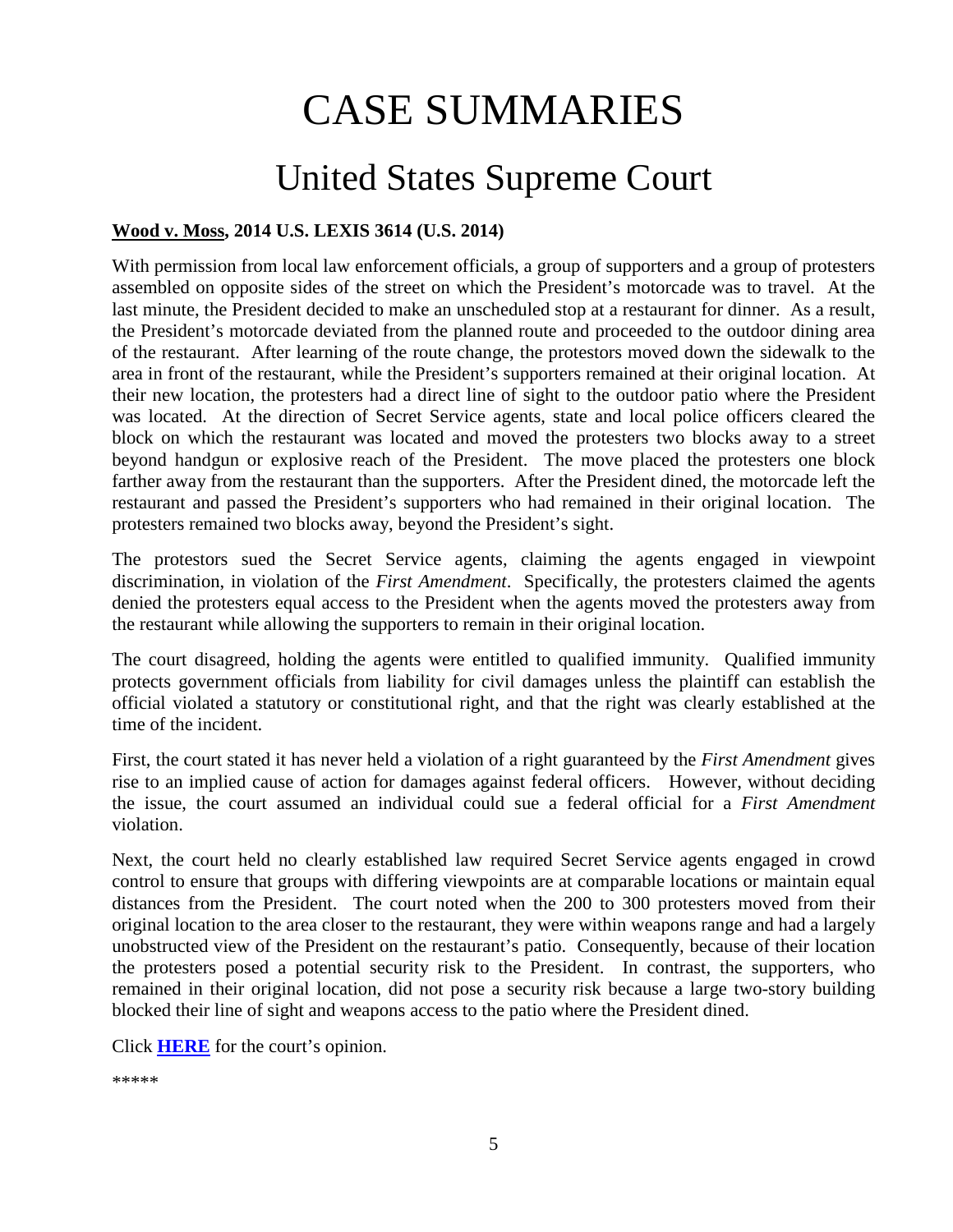#### **Plumhoff v. Rickard, 2014 U.S. LEXIS 3816 (U.S. 2014)**

On July 18, 2004, around midnight, a police officer conducted a traffic stop on a car driven by Rickard because it had only one operating headlight. When Rickard failed to produce his driver's license, the officer asked him to step out of the car. Instead of stepping out, Rickard sped away. The officer pursued Rickard on an interstate highway along with officers in five other police cars. During the pursuit, Rickard was swerving through traffic at speeds over 100 miles per hour. After Rickard exited the interstate highway, he made a sharp turn causing contact between his car and one of the police cars. This contact caused Rickard's car to spin out into a parking lot and collide with Officer Plumhoff's police car. Officers Evans and Plumhoff got out of their cars and approached Rickard's car. Evans with gun in hand, pounded on the passenger side window of Rickard's car. At this point, Rickard's tires started spinning and his car was rocking back and forth, an indication that Rickard was using the accelerator even though his bumper was flush against the police car in front of him. Plumhoff fired three shots into Rickard's car, but Rickard put his car in reverse and turned around, forcing Ellis to step to the side to avoid being struck. As Rickard accelerated down the street away from the officers, two other officers fired 12 shots towards the fleeing suspect. Rickard lost control of the car and crashed into a building. Both Rickard and his passenger, Allen, died from a combination of gunshot wounds and injuries suffered in the crash.

Rickard's daughter sued Plumhoff and five other police officers claiming they violated the *Fourth Amendment* by using excessive force to stop Rickard.

The court held the officers were entitled to qualified immunity. Rickard led the officers on a chase with speeds exceeding 100 miles per hour and lasted over five minutes. During the chase, Rickard passed more than two dozen other vehicles, several of which were forced to alter their course. After Rickard's car collided with a police car and appeared to be stopped, Rickard resumed maneuvering his car in an attempt to escape. Under the circumstances, the court found Rickard's outrageously reckless driving posed a grave public safety risk. As a result, a reasonable officer could have concluded that Rickard was intent on resuming his flight, and if he were allowed to do so, he would once again pose a deadly threat for others on the road. Consequently, the court held the police officers acted reasonably by firing at Rickard to end that risk.

The court added the officers were justified in firing 15 shots at Rickard, stating, "If police officers are justified in firing at a suspect in order to end a severe threat to public safety, the officers need not stop shooting until the threat has ended." Here, during the 10-second span when the officers fired their shots, Rickard continued to flee until he crashed. In addition, the court stated Allen's presence in the car had no bearing in the analysis of whether the officers acted reasonably by firing at Rickard because *Fourth Amendment* rights are personal and cannot be asserted by another person. As such, the court did not consider Allen's presence in the car when determining the reasonableness of the officers' actions.

Finally, the court held even if the officers' use of force against Rickard had been unreasonable, the officers would still have been entitled to qualified immunity. The court found that at the time of the incident, no clearly established law prohibited the officers from firing at a fleeing vehicle to prevent harm to others.

Click **[HERE](http://www.supremecourt.gov/opinions/13pdf/12-1117_1bn5.pdf)** for the court's opinion.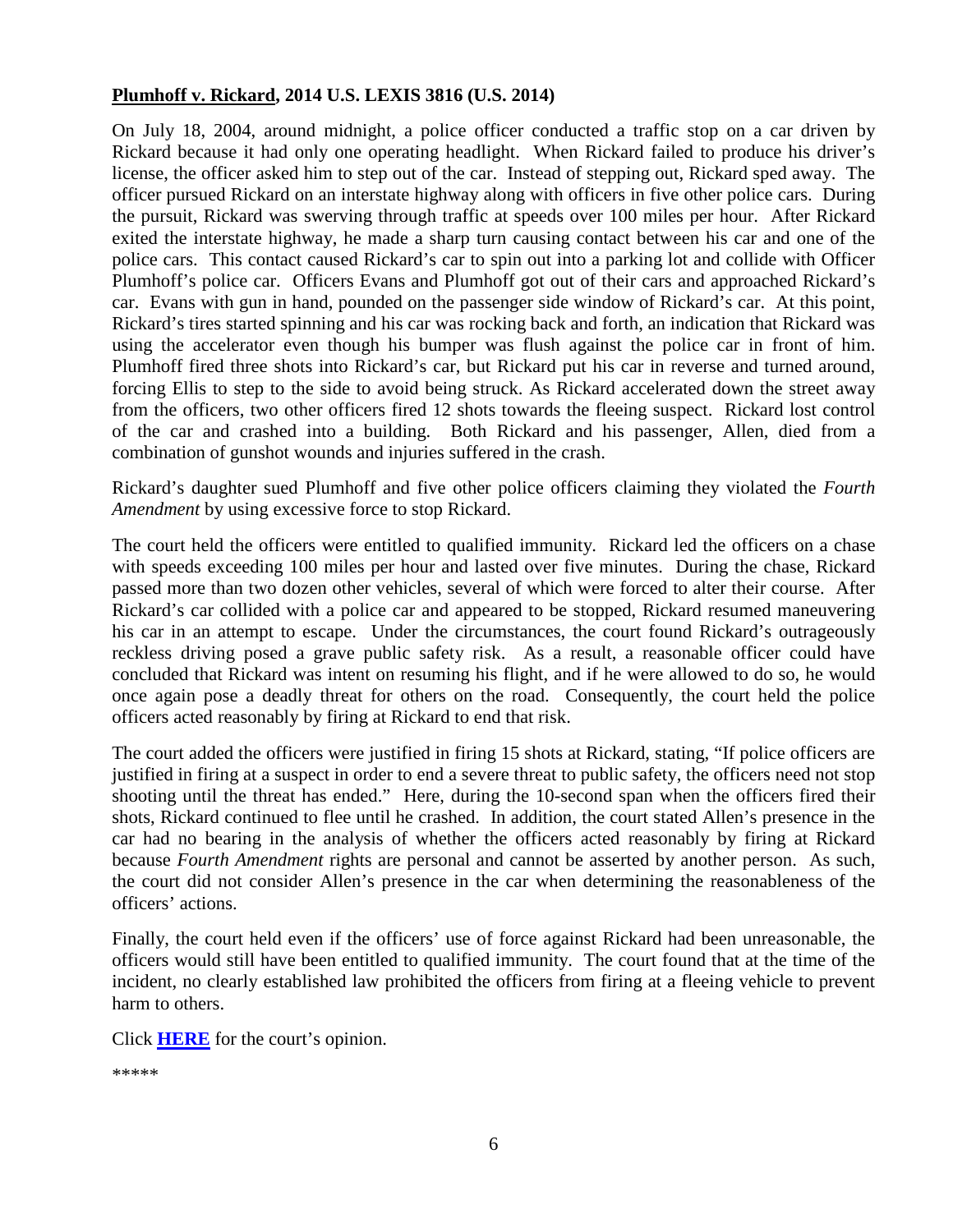### **Abramski v. United States, 2014 U.S. LEXIS 4170 (U.S. June 16, 2014)**

Abramski agreed to purchase a Glock 19 handgun for his uncle. As a former police officer, Abramski could obtain a more favorable price from the firearms dealer than his uncle could. Abramski completed Bureau of Alcohol, Tobacco, Firearms and Explosives (ATF) Form 4473, indicating he was the actual buyer of the handgun. Form 4473 clearly warned that a straw purchaser, someone who buys a gun on behalf of another person, is not considered the actual buyer. Abramski was convicted of making a false statement that was material to the lawfulness of a firearms sale, in violation of *18 U.S.C. § 922(a)(6)* and making a false statement with respect to information required to be kept in the records of a licensed firearms dealer in violation of *18 U.S.C. § 924(a)(1)(A)*.

Abramski argued he could only be prosecuted under *§ 922(a)(6)* if it was unlawful for his uncle to possess a firearm. Abramski claimed because his uncle could lawfully possess the firearm, the "actual buyer" question on Form 4473 was not material to the lawfulness of the sale. Abramski also argued he could not be prosecuted for violating *18 U.S.C. § 924(a)(1)(A)* because the information he provided on Form 4473 was not required to be kept in the gun dealer's permanent records.

In a 5-4 decision, the Supreme Court held Abramski's misrepresentation on Form 4473 was material. The court found when Congress passed the Gun Control Act of 1968, the language in *18 U.S.C.* § 922(*a*)(6) was intended to refer to the true buyer of a firearm and not a straw purchaser. The court explained federal gun laws have established an elaborate system of in-person identification and background checks to ensure guns are kept out of the hands of felons and other prohibited purchasers. The court added these provisions would be meaningless if a potential gun buyer could avoid them by having someone else purchase a gun for him. As a result, the court ruled Abramski's misrepresentation was material and the government could prosecute him under *§ 922(a)(6)* even though his uncle could have lawfully purchased the firearm on his own.

The court further held federal law requires licensed firearms dealers to maintain records of gun sales as required by Attorney General regulations. Attorney General regulations compel gun dealers to keep as part of their records each Form 4473 generated from gun sales. Consequently, the court found Abramski's material misrepresentation about the identity of the true buyer on Form 4473 violated *18 U.S.C. § 924(a)(1)(A)* because that misrepresentation pertained to information a gun dealer was required to keep in his permanent records.

Click **[HERE](http://www.supremecourt.gov/opinions/13pdf/12-1493_k5g1.pdf)** for the court's opinion.

\*\*\*\*\*

### **Riley v. California; U.S. v. Wurie, 2014 U.S. LEXIS 4497 (U.S. June 25, 2014)**

Police officers arrested Riley and searched the cell phone he was carrying incident to his arrest. The officers discovered photographs and videos on Riley's cell phone that were admitted as evidence against him at trial. Riley was convicted. The California Court of Appeal affirmed Riley's conviction, ruling the warrantless search of Riley's cell phone incident to arrest was lawful.

Police officers arrested Wurie for distribution of crack cocaine and seized two cell phones from him. Officers searched the call log on one of the cell phones and determined the phone number labeled "my house" was associated with a nearby apartment. Officers went to the apartment and saw the name "Wurie" written on the mailbox. The officers obtained a warrant, searched the apartment and found drugs and firearms.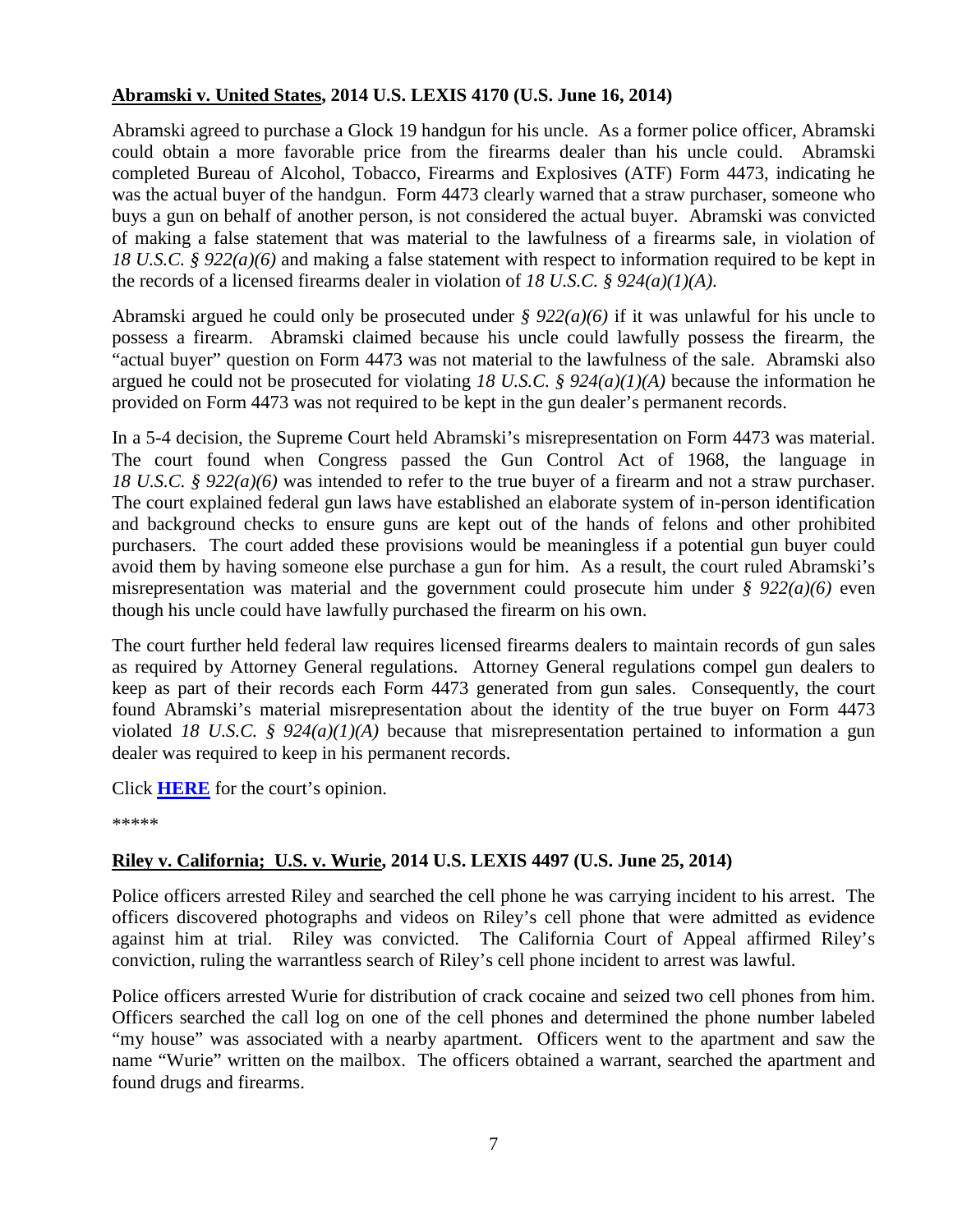Wurie filed a motion to suppress the evidence seized from his apartment, arguing the officers violated the *Fourth Amendment* by searching his cell phone incident to arrest.

In reversing Wurie's conviction, the First Circuit Court of Appeals held the search incident to arrest exception to the *Fourth Amendment's* warrant requirement did not authorize the warrantless search of data on cell phones seized from individuals arrested by police officers.

The Supreme Court consolidated the cases, holding that police officers generally may not search digital information on a cell phone seized from an individual who has been arrested, without first obtaining a warrant.

Previously, the court held police officers could conduct warrantless searches of arrestees and possessions within the arrestees' control, indident to a custodial arrest. The court concluded such searches were reasonable in order to discover weapons or any evidence on the arrestee's person so that evidence could not be concealed or destroyed.

The court concluded this rationale does not apply to modern cell phones. First, digital data stored on a cell phone cannot be used as a weapon to harm an arresting officer or aid an arrestee in escaping. The court emphasized that police officers may still examine the physical aspects of phone to ensure that it will not be used as a weapon. For example, the court noted a police officer may examine a cell phone to determine whether there is a razor blade hidden between the phone and its case. However, once an officer has secured a phone and eliminated any potential threats the data on the phone cannot harm anyone.

Second, the court stated the government provided little evidence to believe that loss of evidence from a seized cell phone, by remote wiping of the data on the phone, was a common occurrence. Even if remote wiping were a concern, the court listed two ways remote wiping could be prevented. First, the officer could turn the phone off or remove its battery. Second, the officer could put the phone inside a device, called a Faraday bag, that would isolate the phone from radio waves. The court added that Faraday bags are cheap, lightweight, and easy to use and a number of law enforcement agencies already encourage their use. In addition, the court commented that if a police officers are truly confronted with individualized facts suggesting that a defendant's phone will be the target of an imminent remote wiping attempt, they may be able to rely on exigent circumstances to search that phone immediately.

The court further recognized that cell phones are different from other objects that an arrestee might have on his person. Before cell phones existed, a search of an arrestee generally constituted a small instrusion on the arrestee's privacy. However, modern cell phones are, in essence, mini-computers that have immense storage capacity on which many people keep a digital record of nearly aspect of their lives. Consequenly, the warrantless search of a cell phone consitutes a significant intrusion upon a person's privacy. If police officers wish to search a cell phone incident to arrest, they need to obtain a warrant.

Click **[HERE](http://www.supremecourt.gov/opinions/13pdf/13-132_8l9c.pdf)** for the court's opinion.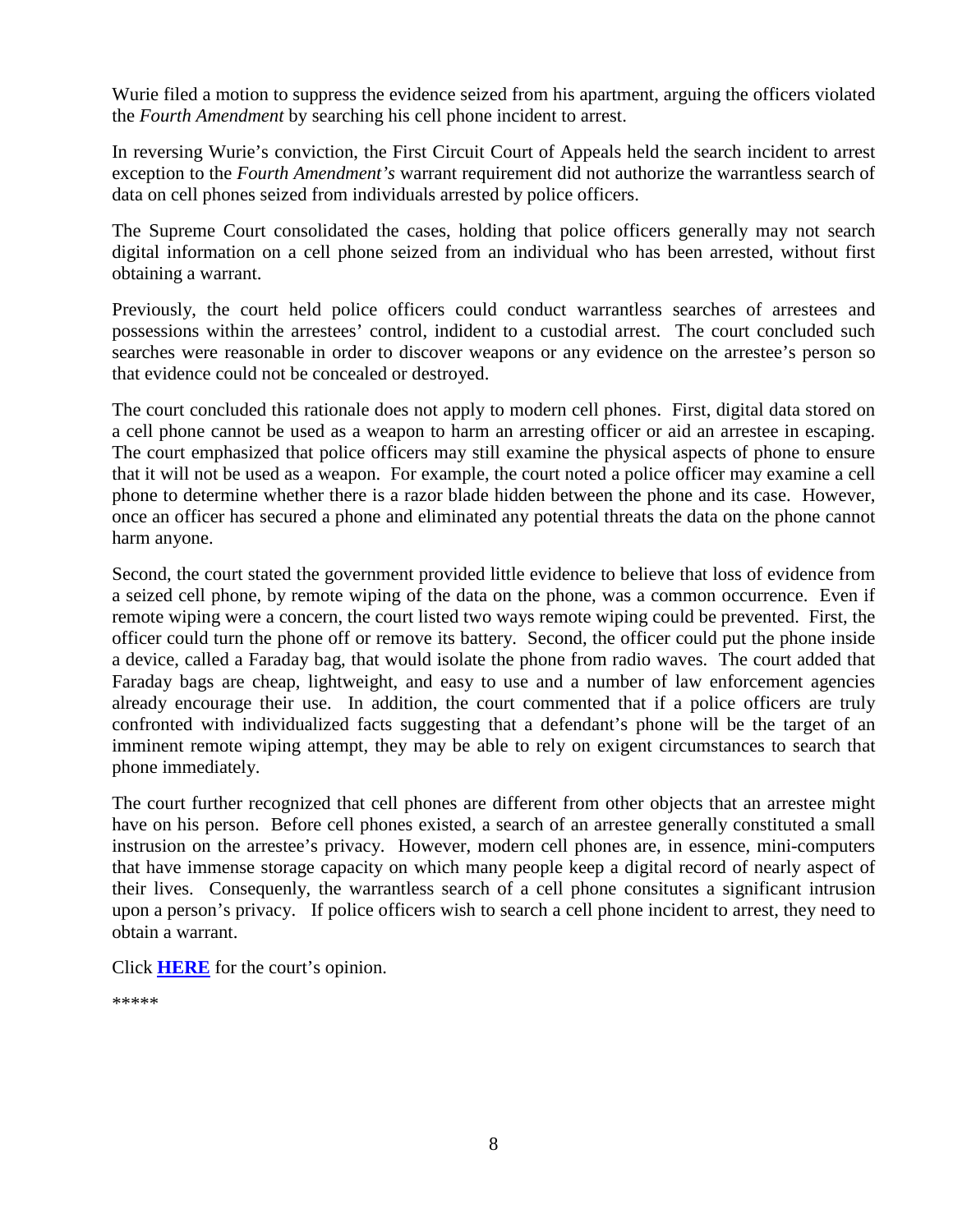# Circuit Courts of Appeal

### <span id="page-8-1"></span><span id="page-8-0"></span>**2nd Circuit**

### **United States v. Medunjanin, 2014 U.S. App. LEXIS 9306 (2d Cir. N.Y. May 20, 2014)**

In September 2009, agents with the Joint Terrorism Task Force (JTTF) arrested one of Medunjanin's associates on terrorism related charges. As a result, Medunjanin hired Gottlieb to act as Medunjanin's attorney in connection with the JTTF investigation. Gottlieb told JTTF agents and the Assistant United States Attorney he represented Medunjanin and requested that Medunjanin not be interviewed unless Gottlieb was present.

On January 7, 2010, JTTF agents executed a warrant to search Medunjanin's apartment. When Medunjanin asked the agents if they had contacted Gottlieb, the agents replied they had not, but that Medunjanin could contact the attorney if he wished. Medunjanin declined to call Gottlieb at that time, but Medunjanin called Gottlieb after the agents left. Later that day, the JTTF agents arrested Medunjanin. Three times between the afternoon of January 7 and the morning of January 8, 2014, Medunjanin waived his *Miranda* rights and made incriminating statements.

On the afternoon of January 8, a grand jury indicted Medunjanin. When JTTF agents approached him for another interview, Medunjanin told the agents he wished to speak with Gottlieb. The agents complied with Medunjanin's request and stopped questioning him.

On appeal, Medunjanin argued the trial judge should have suppressed his post-arrest statements because questioning by the JTTF agents violated his *Miranda* rights. Specifically, Medunjanin claimed the September 2009 requests by Gottlieb that Medunjanin not be questioned without Gottlieb present constituted an invocation of Medunjanin's right to counsel. Medunjanin also argued he invoked his right to counsel on January 7, during the execution of the search warrant, when Medunjanin asked the JTTF agents if they had contacted Gottlieb.

The court disagreed, holding Gottlieb's requests to the agents in September 2009 did not constitute a valid invocation of Medunjanin's right to counsel under *Miranda*. Even if there was a legal basis for recognizing a pre-custodial invocation of the right to counsel, this right was personal to Medunjanin; therefore, only Medunjanin could waive it or properly invoke it, not his attorney.

Second, the court held Medunjanin did not validly invoke his right to counsel under *Miranda* in January 2010 when he asked the agents conducting the search at his apartment if they had notified Gottlieb. The court stated, even assuming that *Miranda* rights could be invoked by a suspect before being in custody, Medujanin did not clearly and unambiguously invoke his right to counsel. The court noted individuals cannot invoke their right to counsel by simply asking police officers if the officers have contacted their attorneys.

Third, the court held Medunjanin voluntarily waived his *Miranda* rights three times, in writing, after the agents arrested him.

Medunjanin also argued the agents violated his *Sixth Amendment* right to counsel.

Again, the court disagreed. After the grand jury indicted him, Medunjanin told the agents he wished to see Gottlieb. At that point, the agents immediately stopped questioning Medunjanin. The court rejected Medunjanin's argument that the agents' conduct prior to Medujanin's indictment turned into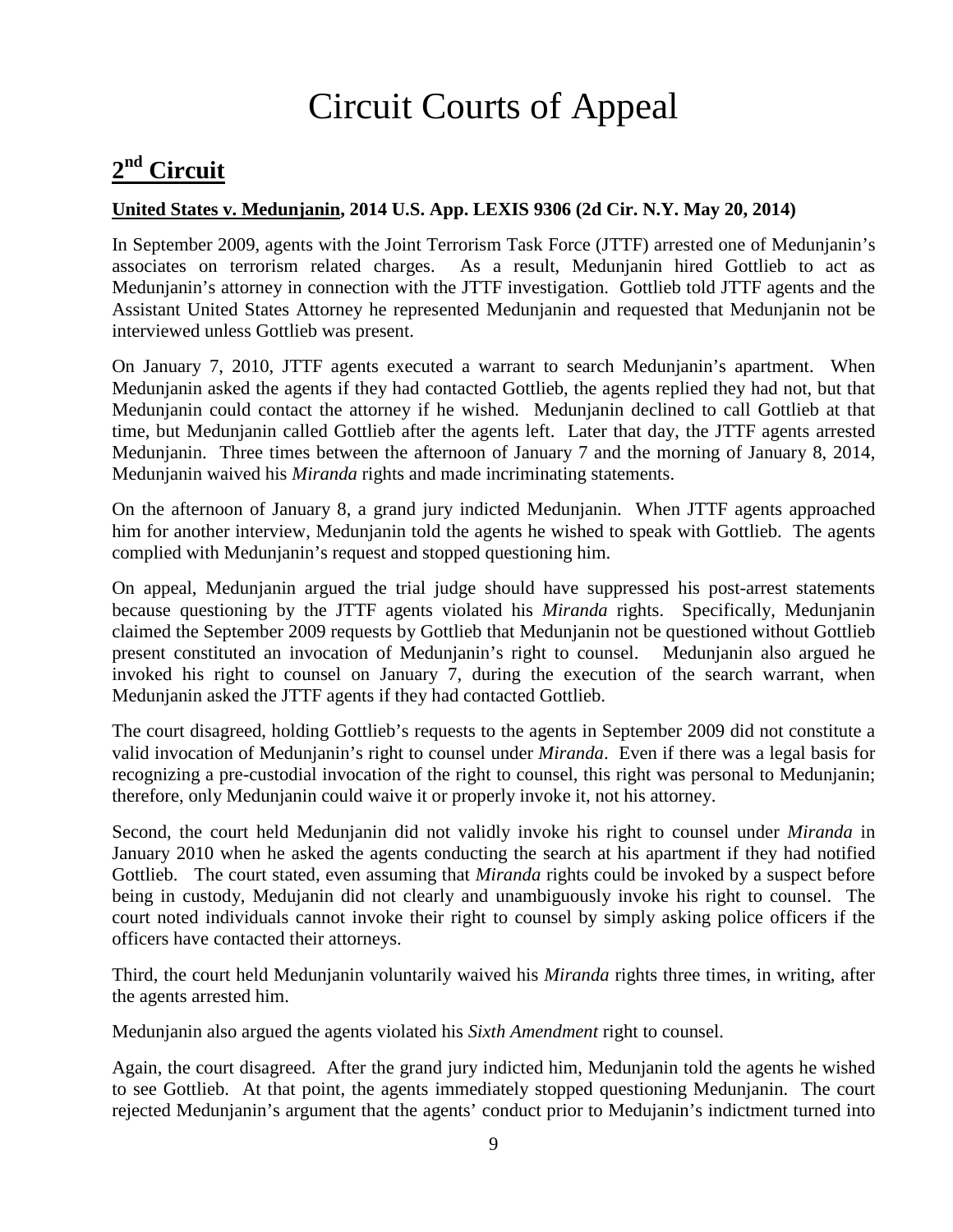a post-indictment violation of Medunjanin's *Sixth Amendment* right to counsel. The court noted Medunjanin was not denied his choice of counsel; Medunjanin met with Gottlieb prior to his arraignment, and Gottlieb continued to represent Medunjanin.

Click **[HERE](http://docs.justia.com/cases/federal/appellate-courts/ca2/12-4724/12-4724-2014-05-20.pdf)** for the court's opinion.

\*\*\*\*\*

### **Betts v. Shearman, 2014 U.S. App. LEXIS 8373 (2d Cir. May 2, 2014)**

Police officers responded to a domestic violence call at a residence where Shearman lived with her husband, Betts. Upon arrival, Shearman told the officers Betts had assaulted her. Based on Shearman's allegations, the officers arrested Betts. Afterward, the officers learned Shearman had lied about being assaulted by Betts. The state later dismissed all charges against Betts.

Betts sued the police officers for false arrest, false imprisonment and malicious prosecution. Betts claimed the officers should have doubted Shearman's credibility because Shearman was visibly intoxicated, had made false accusations against Betts in the past, and there was no physical evidence to support Shearman's claims.

The court held the officers were entitled to qualified immunity. First, Betts never claimed the officers knew of Shearman's alleged prior history of making false allegations against him. Second, even if the officers knew Shearman was intoxicated, it was still reasonable for the officers to believe Betts had assaulted Shearman. Finally, the lack of physical evidence of an assault on Shearman's body did not require the officers to discount the fact Shearman told them Betts had assaulted her. Given the facts available to the officers, it was objectively reasonable for the officers to believe probable cause existed to arrest Betts.

Click **[HERE](http://docs.justia.com/cases/federal/appellate-courts/ca2/13-619/13-619-2014-05-02.pdf)** for the court's opinion.

\*\*\*\*\*

### <span id="page-9-0"></span>**Third Circuit**

#### **Carman v. Carroll, 2014 U.S. App. LEXIS 9039 (3d Cir. Pa. May 15, 2014)**

Trooper Carroll and another trooper were dispatched to Carman's house to search for Zita. The troopers were told Zita had stolen a car, was armed, and might have fled to Carman's residence. The troopers had never been to Carmen's property, and they did not know what Zita looked like. In addition, the troopers did not have warrants to search Carman's property or arrest Zita. Once at Carmen's house, the troopers entered Carman's backyard and walked toward the garage, instead of walking up the clearly marked path to the front door. When the troopers did not see anyone in the garage, they walked through the backyard and onto the back deck of Carman's house. A man, later identified as Carman, came out of his house and voiced his displeasure with troopers' presence. Given the man's behavior, Trooper Carroll believed this individual might be Zita. When Carroll asked the man to identify himself, the man refused, made a quick move away from the troopers, and reached for his waistband. Believing the man might be reaching for a weapon, Carroll grabbed him by the arm. When Carroll saw the man was unarmed, he let go; however, Carmen twisted and fell off the deck. Carman's wife came out of the house, and after the troopers explained their presence, received consent to search Carman's house. The troopers searched Carman's house and did not find Zita. The Carmans were not charged with any crimes.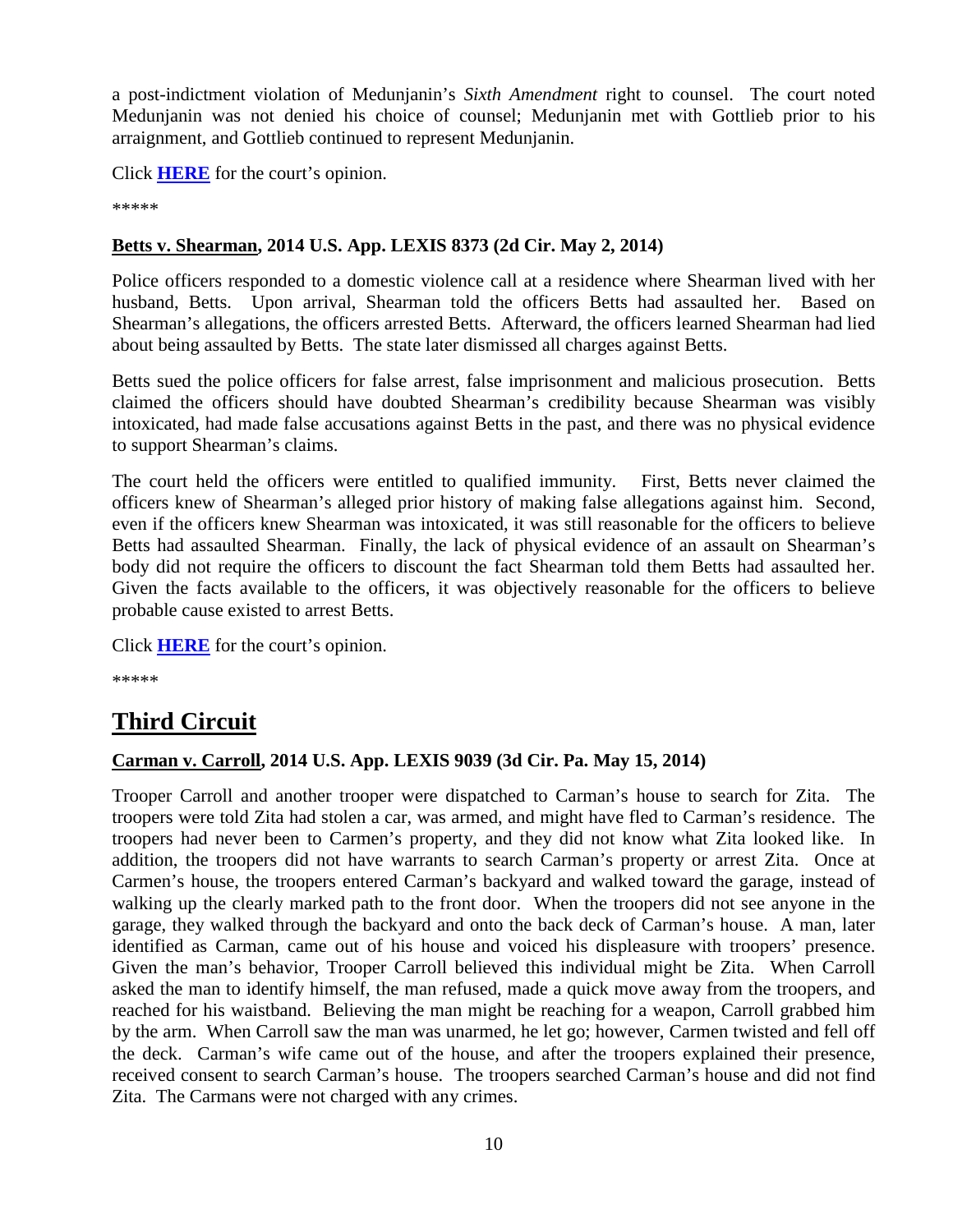Carman sued Carroll, claiming Carroll's warrantless entry into his backyard, garage, and deck violated the *Fourth Amendment*. Carroll argued he did not violate the *Fourth Amendment* because he entered onto Carman's property to conduct a knock and talk interview. In addition, Carman claimed Carroll unlawfully seized him when Carroll grabbed his arm. At trial, the jury returned a verdict in favor of Carroll on both claims and Carman appealed.

Notwithstanding the jury's verdict, the court held Carroll's entry into Carman's backyard and deck violated the *Fourth Amendment* as a matter of law. It was undisputed as soon as Carroll entered Carman's backyard, Carroll was in the curtilage surrounding Carman's house, which is afforded the same protections under the *Fourth Amendment* as the home itself. In addition, it was undisputed that Carroll did not have a warrant, consent or exigent circumstances. Finally, the court stated the knock and talk exception, where a police officer without a warrant may approach a home and attempt to make contact with the occupants, did not apply because Carroll did not knock on Carman's front door, but instead proceeded directly through the backyard of Carman's property. While it may have been more convenient for Carroll to cut through the backyard and knock on the back door, the court commented, the *Fourth Amendment* is not based on expediency. The knock and talk exception requires that police officers begin their encounter at the front door, where they have an implied invitation to go. Consequently, Carroll's warrantless entry into Carman's curtilage violated the *Fourth Amendment*.

The court further held it was clearly established, at the time of the incident, that a police officer's right to knock at the front door while conducting a knock and talk did not automatically allow the officer to enter other parts of the curtilage.

Concerning Carman's unlawful seizure claim, the court affirmed the jury's verdict, concluding there was sufficient evidence to support the jury's finding that Carroll acted reasonably when he grabbed Carman by the arm.

Click **[HERE](http://docs.justia.com/cases/federal/appellate-courts/ca3/13-2371/13-2371-2014-05-15.pdf)** for the court's opinion.

\*\*\*\*\*

### <span id="page-10-0"></span>**Fifth Circuit**

#### **United States v. Hill, 2014 U.S. App. LEXIS 9960 (5th Cir. Miss. May 29, 2014)**

Hill was sitting in his car with his girlfriend in the parking lot of her apartment complex at 11:00 pm on a Saturday night when seven to eight police officers in three to four cars entered the parking lot. The officers were driving around the county looking for suspicious activity. When the officers arrived, Hill's car was legally parked, backed into its parking space. When one of the police cars parked near Hill's car, Hill's girlfriend got out of the car and began to walk toward the apartment building. An officer got out, approached Hill's car, and told Hill to roll down the window. Hill told the officer the window would not roll down, and Hill opened the door. The officer immediately asked Hill, "Where's your gun?" Hill told the officer he did not have a gun. The officer then asked Hill for his driver's license and Hill replied that he did not have one. The officer ordered Hill to step out of the car and turn around so the officer could frisk him. When Hill turned around, the officer saw the handle of a handgun in Hill's pocket. The officer arrested Hill who was convicted of being a felon in possession of a firearm and ammunition.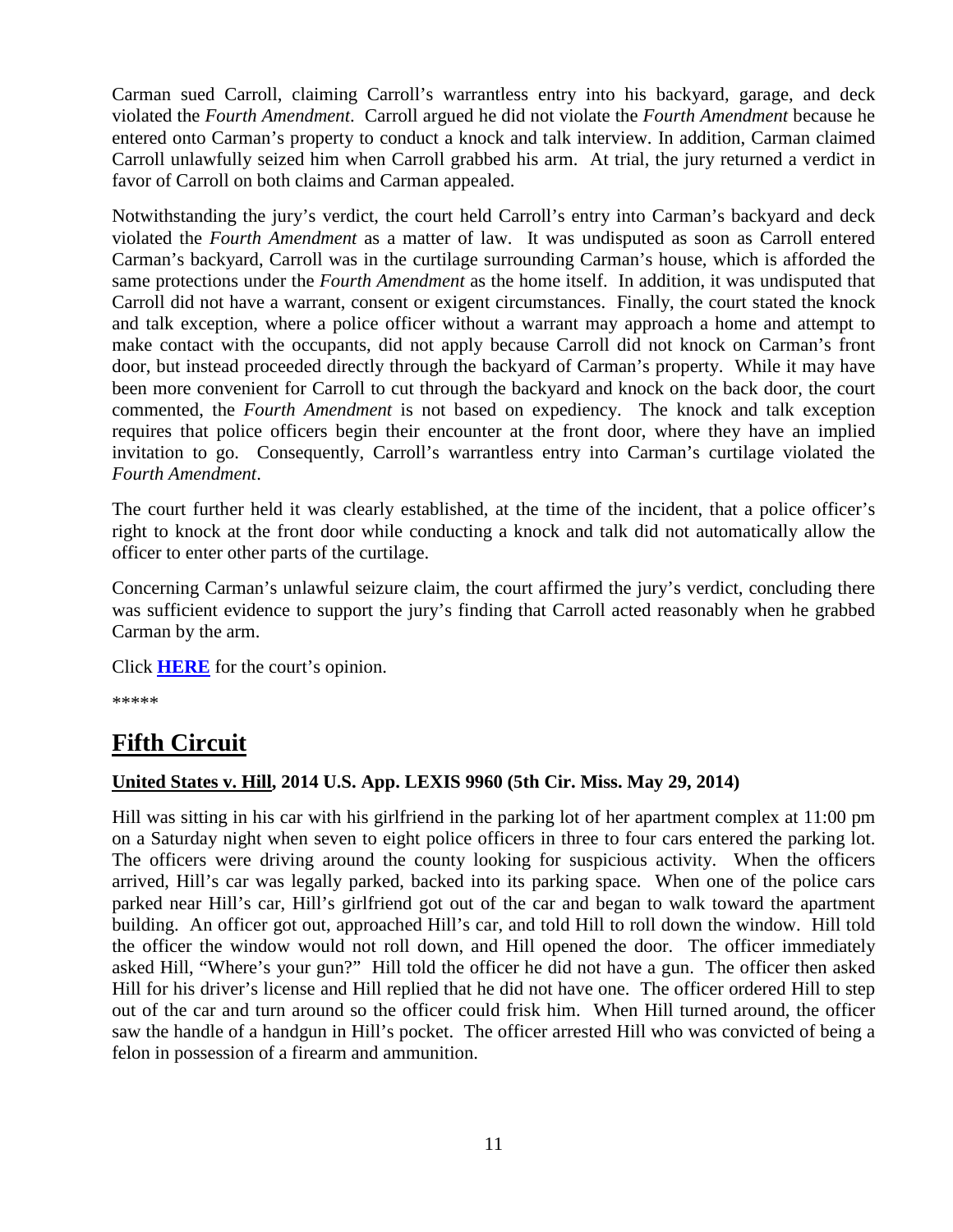Hill moved to suppress the handgun and ammunition. Hill argued the police officer seized him in violation of the *Fourth Amendment* because the officer did not have reasonable suspicion to believe he was engaged in criminal activity.

The court agreed and reversed Hill's conviction.

The officer testified he ordered Hill out of the car because he believed Hill was engaged in a drug crime. However, the court noted Hill was not doing anything suspicious when the officers encountered him. The court stated Hill was simply sitting with a woman in a car in an apartment parking lot, which, by itself, was not unusual behavior at 11:00 p.m. on a Saturday night. The court added the officers were not responding to a report of criminal activity, and even though the apartment complex might have been located in a "high crime area," the officer could not point to any facts that indicated Hill was involved in criminal activity. Finally, while Hill's girlfriend got out of the car and began to walk away when the officers arrived, Hill remained in his car and made no suspicious movements. Consequently, the court concluded no reasonable officer who came upon a couple sitting in a car in an apartment complex parking lot on a weekend night would, without more, suspect criminal activity.

Click **[HERE](http://docs.justia.com/cases/federal/appellate-courts/ca5/13-60095/13-60095-2014-05-29.pdf)** for the court's opinion.

\*\*\*\*\*

### <span id="page-11-0"></span>**6th Circuit**

### **Kinlin v. Kline, 2014 U.S. App. LEXIS 9414 (6th Cir. Ohio 2014)**

Trooper Kline saw Kinlin make an unsafe lane change in violation of state law and conducted a traffic stop. After smelling the odor of alcohol, Kline asked Kinlin how much Kinlin had had to drink. Kinlin admitted he consumed two beers earlier that evening. As a result, Kline asked Kinlin to submit to a field sobriety test. When Kinlin refused, Kline arrested him for driving under the influence of alcohol (DUI). A test administered later indicated Kinlin had a blood-alcohol content of .012%, well below Ohio's legal limit of .08%.

Kinlin sued Kline, claiming Kline did not have probable cause to initiate the traffic stop or to arrest him after Kinlin refused the field sobriety test.

The court disagreed, affirming the district court, which had granted Kline qualified immunity.

First, the court held Kline's in-car video showed that Kline had a reasonable basis to conclude Kinlin had violated state law. Kline's video showed that Kinlin executed a sudden lane change that did not leave sufficient space between the car ahead of him and the car behind him. As a result, the court concluded, Kline had probable cause to stop Kinlin.

Second, the court held Kline had probable cause to arrest Kinlin for DUI after Kline saw Kinlin make an unsafe lane change, smelled the odor of alcohol, and Kinlin admitted he had been drinking. Under these circumstances, the court concluded it was objectively reasonable for Kline to believe probable cause existed to arrest Kinlin for DUI.

Click **[HERE](http://docs.justia.com/cases/federal/appellate-courts/ca6/13-3874/13-3874-2014-05-21.pdf)** for the court's opinion.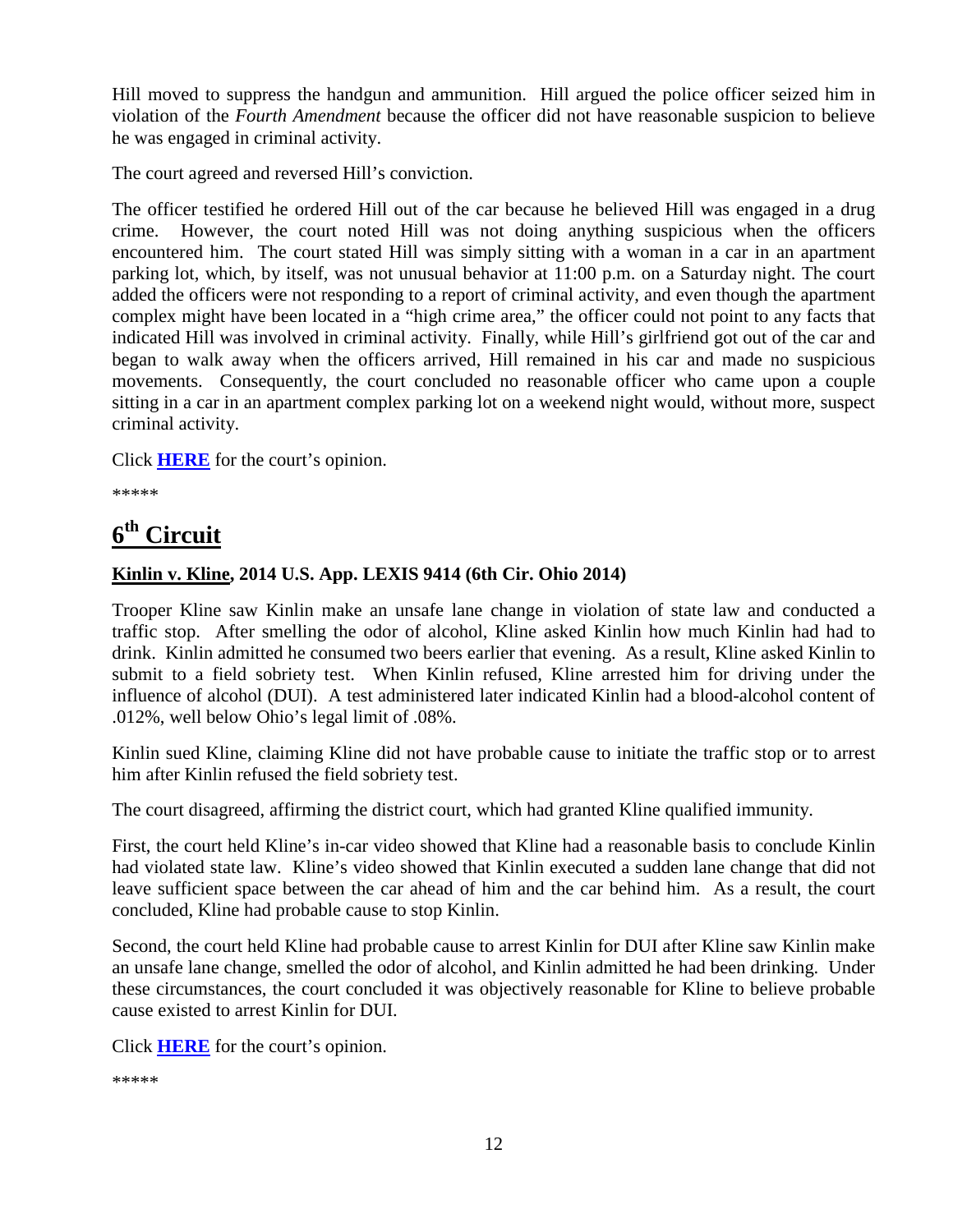## <span id="page-12-0"></span>**7th Circuit**

### **United States v. Hernandez, 2014 U.S. App. LEXIS 8613 (7th Cir. Ill. May 7, 2014)**

Two police officers saw Hernandez pick up a red bag from beside a garbage can and run up an alley. When Hernandez saw the officers, he dropped the red bag on the ground and told the approaching officers, "I just have some dope." Hernandez then handed one of the officers a key holder that contained five small bags of what appeared to be heroin. After the officers arrested Hernandez, one of the officers asked him what was in the red bag. Hernandez told the officers he had "ripped the guys around the corner for dope and a gun." The officers looked in the red bag and found a loaded handgun and baggies containing crack cocaine and marijuana.

Hernandez was convicted of being a felon in possession of a firearm.

Hernandez argued his statement concerning the red bag should have been suppressed because it was obtained in violation of *Miranda*.

The court disagreed. Officers are allowed to ask suspect questions, without having to provide *Miranda* warnings, when the questions are designed to prevent the officers from hurting themselves during a search of a suspect or his possessions. In this case, whatever was in the red bag had prompted Hernandez to run when he had it, and had prompted Hernandez to drop it when he saw the police officers. After Hernandez gave the officers the key holder containing what appeared to be heroin, it was reasonable for the officers to believe the red bag might contain a syringe or a weapon. The court added, grabbing or opening the red bag would have placed the officers at risk of harm from impalement on a heroin needle or bumping a loaded firearm. As a result, the court held the officer's question about what the red bag contained was within the public safety exception to *Miranda*.

Click **[HERE](http://docs.justia.com/cases/federal/appellate-courts/ca7/13-2879/13-2879-2014-05-07.pdf)** for the court's opinion.

\*\*\*\*\*

### <span id="page-12-1"></span>**8th Circuit**

### **United States v. Hill, 2014 U.S. App. LEXIS 8557 (8th Cir. Mo. May 7, 2014)**

LimeWire is on an online "peer to peer" file-sharing program that allows users to share files with any other LimeWire users in the world. A police officer assigned to a cybercrimes task force investigating Internet crimes against children used LimeWire to access Hill's computer. The officer downloaded ten images of what he believed to be child pornography from Hill's shared folder on LimeWire. Hill was convicted of two child pornography related offenses.

Hill argued the officer violated the *Fourth Amendment* by using LimeWire to access his computer and download files from his LimeWire shared folder.

The court disagreed. LimeWire is a publicly accessible program available for free download by anyone with a computer and an internet connection. When Hill downloaded and actively used LimeWire file-sharing software, Hill made the child pornography files in his shared folder accessible to any LimeWire user in the world, to include police officers. As Hill had no expectation of privacy in such publicly shared files, no unlawful search or seizure occurred when the officer accessed Hill's LimeWire shared folder.

Click **[HERE](http://docs.justia.com/cases/federal/appellate-courts/ca8/13-1884/13-1884-2014-05-07.pdf)** for the court's opinion.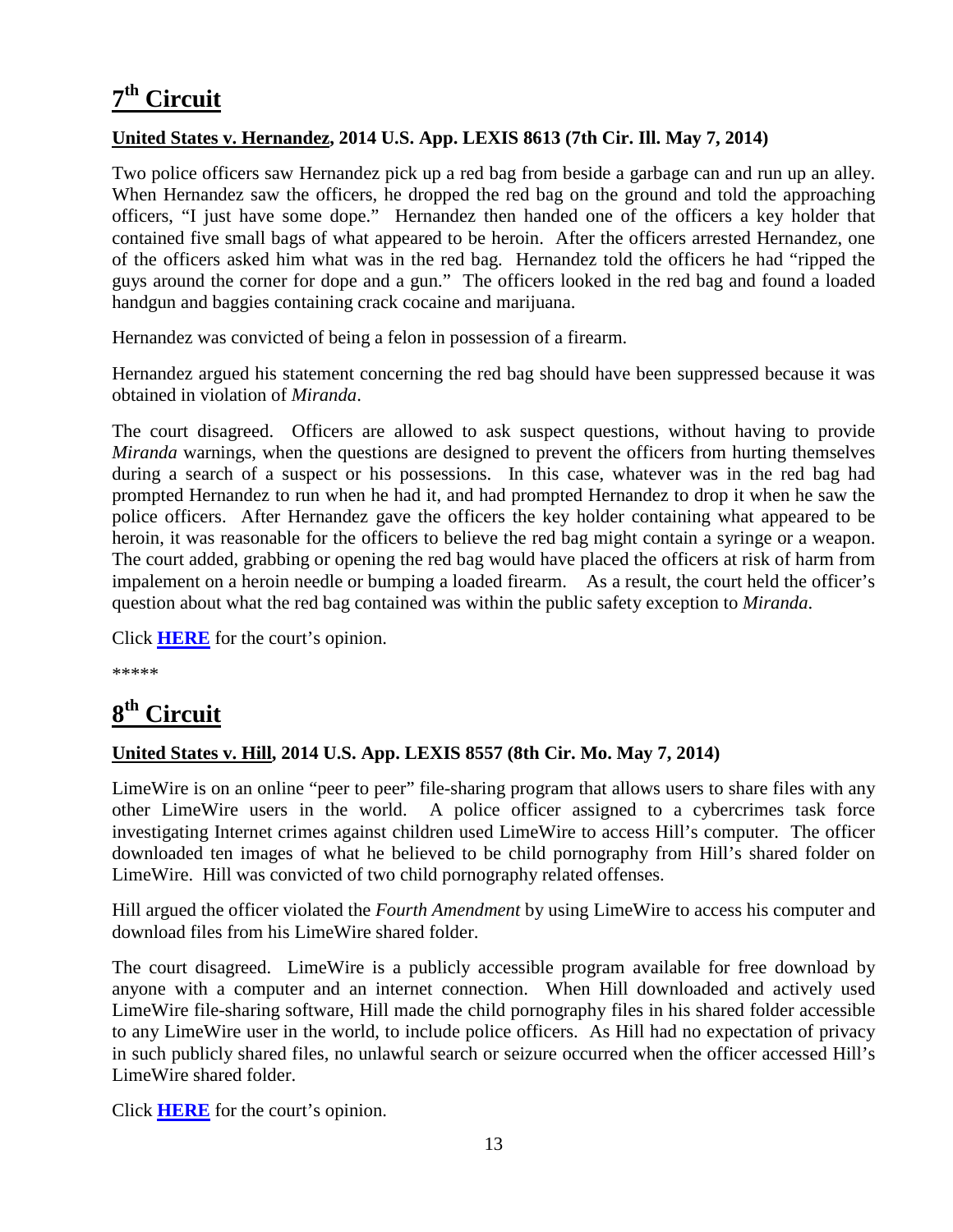#### **United States v. Ovando-Garzo, 2014 U.S. App. LEXIS 10062 (8th Cir. N.D. May 30, 2014)**

A state trooper arrested J. Perez for driving with a suspended driver's license. The trooper then discovered the passengers, Garzo and D. Perez, did not have valid driver's licenses either. Concerned about leaving Garzo and Perez stranded five miles from the nearest town in freezing weather, the trooper asked the men to identify themselves. Both men told the trooper their names, but neither man could produce identification documents. In addition, both men had difficulty communicating in English and appeared to be nervous. These facts, combined with the recent rise of undocumented aliens in the area, caused the trooper to believe Garzo and D. Perez might be in the United States unlawfully. When the trooper asked the men if they were in the United States unlawfully, both admitted they were. The government charged Garzo with one count of reentry after removal in violation of *18 U.S.C. § 1326(a)*.

Garzo moved to suppress the evidence of his immigration status obtained by the trooper during the traffic stop. Specifically, Garzo claimed the arrest of the driver terminated the traffic stop; therefore, the questioning that followed unlawfully extended the scope of the traffic stop.

The court held the trooper's questioning was properly within the lawful scope of the traffic stop as a logical extension necessary to determine what to do with the pickup truck and its passengers following the arrest of the driver. The traffic stop occurred five miles from the nearest town, in freezing temperatures and neither Garzo or D. Perez had a valid driver's license. The circumstances of the arrest required the trooper to engage in a community caretaking function of safely removing the pickup truck and its occupants from the side of the road, and certain questioning was required to accomplish this task. The court concluded the trooper's questions were reasonably related to the purpose of terminating the traffic stop and did not unreasonably prolong the duration of the stop.

Click **[HERE](http://docs.justia.com/cases/federal/appellate-courts/ca8/13-3437/13-3437-2014-05-30.pdf)** for the court's opinion.

\*\*\*\*\*

### <span id="page-13-0"></span>**9th Circuit**

### **George v. Edholm, 2014 U.S. App. LEXIS 9798 (9th Cir. Cal. May 28, 2014)**

Police officers arrested George and transported him to jail. After George removed his clothes in preparation for a strip search, he fell to the floor as if he were having a seizure. While George was on the floor, the officers saw George reach under his body and push his finger into his anus in an attempt to conceal a plastic baggie. Although the officers believed George was faking a seizure so he could conceal what the officers believed was a bag of cocaine, the officers contacted paramedics who transported George to the hospital. At the hospital, the doctor could not remove the plastic baggie by hand because of George's resistance. As a result, the doctor sedated George, without George's consent, and removed the plastic baggie, which contained approximately nine grams of cocaine.

George sued the police officers and the doctor, claiming the treatment administered by the doctor violated his *Fourth Amendment* right to be free from unreasonable searches.

The district court dismissed the lawsuit as to the police officers, holding the doctor acted as a private citizen whose conduct could not be attributed to the police officers. The district court further held even if the officers violated George's constitutional rights, they were entitled to qualified immunity.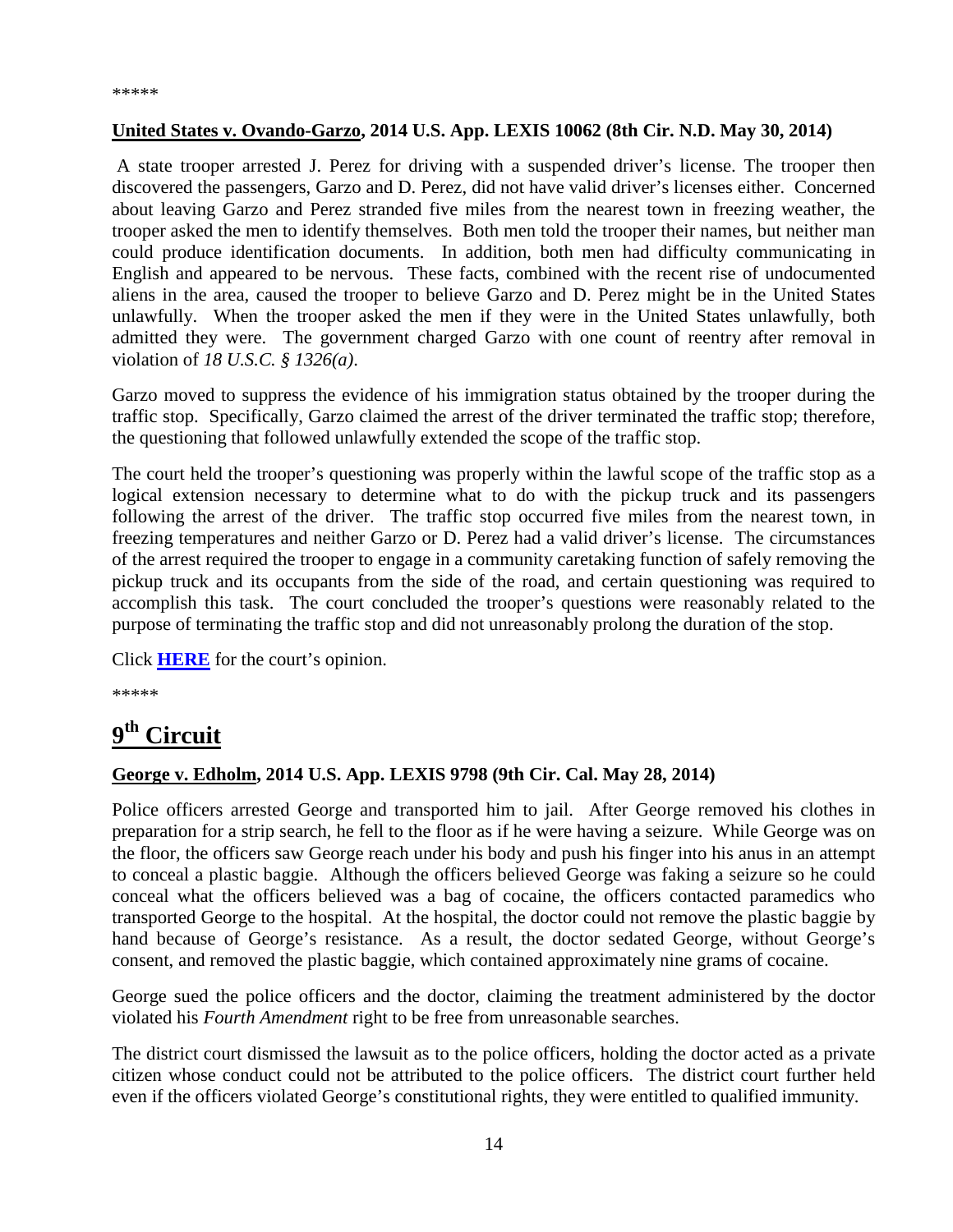The court of appeals disagreed, holding the police officers could be held responsible for the procedures performed by the doctor. Even as a private citizen, the doctor's treatment of George could be attributed to the officers if they induced the doctor to perform a search he would not otherwise have performed. Here, hospital records indicated "the police department" told intake personnel George had swallowed cocaine, had put cocaine into his rectum and possibly had a seizure. As a result, the doctor testified the information in the intake records caused him to perform a more invasive search than he otherwise would have performed. The court also noted, the paramedics told the officers George had not suffered a seizure, before arriving at the hospital, and the officers testified they believed George was faking a seizure. In addition, there was no evidence in the record showing either police officer believed George had swallowed any cocaine. Consequently, the court held a reasonable jury could conclude the officers gave false information about George's medical condition to the hospital staff with the intent of inducing the doctor to perform an invasive search.

Next, the court held the officers were not entitled to qualified immunity. The court stated intrusive body searches are allowed when they are reasonably necessary to respond to an immediate medical emergency. In this case, no such medical emergency existed. The doctor never testified that he believed the baggie in George's rectum had ruptured, only that it could rupture. In addition, the doctor did not testify he had any reason to believe the baggie in George's rectum was more likely to rupture than in any other similar drug concealment case. The court held a reasonable jury could conclude the only actual risk to George's health was the possibility the baggie of cocaine could rupture, and that sort of speculative, generalized risk could not justify the non-consensual invasive procedures performed by the doctor. As a result, the court held the jury could conclude the procedures performed by the doctor violated the *Fourth Amendment*.

Finally, the court held case law clearly established the possibility that a baggie of drugs could rupture inside a suspect, by itself, could not justify a warrantless search as intrusive as the search conducted in this case.

Click **[HERE](http://docs.justia.com/cases/federal/appellate-courts/ca9/11-57075/11-57075-2014-05-28.pdf)** for the court's opinion.

\*\*\*\*\*

### <span id="page-14-0"></span>**10th Circuit**

#### **United States v. Davis, 2014 U.S. App. LEXIS 8583 (10th Cir. Kan. May 7, 2014)**

In March 2011, an investigation into a string of armed robberies led police officers to suspect the robbers were using a car belonging to Baker's girlfriend. Police officers installed a GPS tracking device onto the rear bumper of the car while it was parked at an apartment complex. Police officers also obtained a warrant to track the GPS signal from Baker's cell phone. Immediately after the robbery of a store, police officers used a combination of GPS coordinates from the car and Baker's cell phone to locate and stop the car containing Baker and Davis. Inside the car, officers found evidence connecting Baker and Davis to the robbery. The government charged Davis with a variety of criminal offenses.

Davis moved to suppress the evidence found in the car, arguing *[United States v. Jones](http://www.supremecourt.gov/opinions/11pdf/10-1259.pdf)*, decided in 2012, held that the warrantless attachment and use of the GPS device violated the *Fourth Amendment*.

In *Jones*, the United States Supreme Court held the attachment of a GPS device to a car, and subsequent use of that device to monitor the car's movements constituted a *Fourth Amendment*  "search." Without deciding whether the placement and monitoring of the GPS device violated the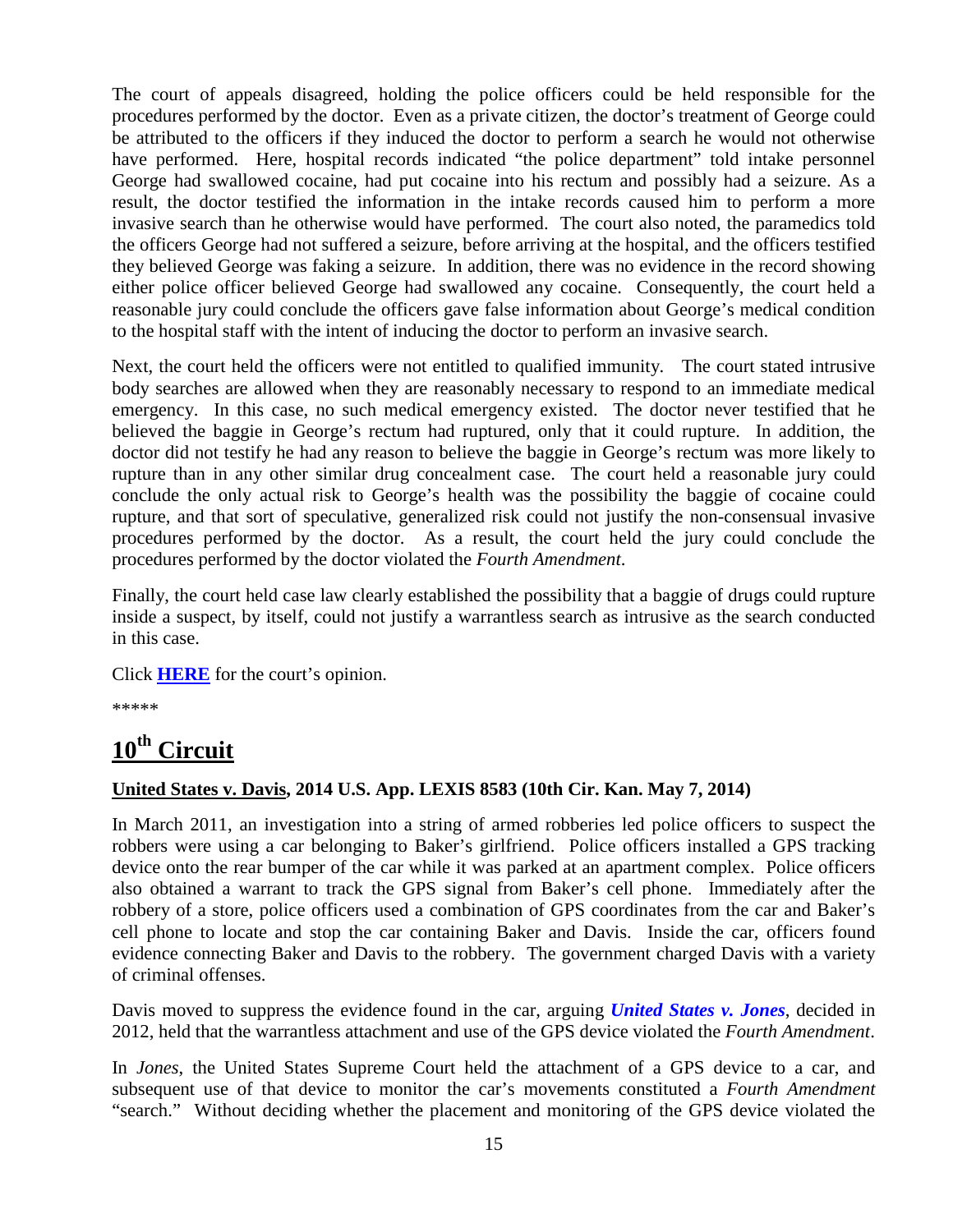*Fourth Amendment* in light of *Jones*, the court held Davis did not have standing to object to the stop. Because Davis did not own or regularly drive the car to which the GPS device was attached, the court concluded he did not have standing to object to the evidence obtained as a result of the alleged illegal placement of the GPS device on the car and its subsequent monitoring.

Click **[HERE](http://docs.justia.com/cases/federal/appellate-courts/ca10/13-3037/13-3037-2014-05-07.pdf)** for the court's opinion.

\*\*\*\*\*

### **United States v. Garcia, 2014 U.S. App. LEXIS 8816 (10th Cir. N.M. May 12, 2014)**

While on patrol on a lightly traveled road, Officer Devos saw a car with a cracked windshield traveling in the opposite direction. Devos conducted a traffic stop and encountered Maner, the driver, and Garcia, the passenger. Devos arrested Maner for driving with a suspended driver's license and decided to have the car towed because it could not be driven safely with its cracked windshield. Before towing the car, department policy required Devos to inventory the contents of the car, which Devos had to do by himself because no other officers were available to assist him. Before conducting the inventory, Devos asked Garcia, who appeared to be nervous, to get out of the car. Devos recognized Garcia from a recent encounter. Two weeks earlier, Devos had deployed his Taser against Garcia after Garcia actively resisted arrest. In addition, Devos knew Garcia had a prior criminal history for armed robbery. Based on these facts, Devos decided to frisk Garcia for weapons before he turned his back on Garcia to conduct the inventory search. During the frisk, Devos found a gun magazine containing seven .380 caliber cartridges. The government indicted Garcia for being a felon in possession of ammunition.

Garcia argued Devos did not have reasonable suspicion that Garcia was armed and dangerous; therefore, the frisk was unlawful, and the ammunition should have been suppressed.

The court disagreed. First, Devos' previous encounter with Garcia and Devos' knowledge that Garcia had a criminal history that included armed robbery supported a reasonable suspicion Garcia was presently armed and dangerous. Second, Devos had a reasonable concern for his safety because the stop occurred on an isolated road, at night, and Devos needed to turn his back to Garcia to conduct the inventory search. Based on the totality of the circumstances, the court concluded Officer Devos had reasonable suspicion under the *Fourth Amendment* to frisk Garcia.

Click **[HERE](http://docs.justia.com/cases/federal/appellate-courts/ca10/13-2155/13-2155-2014-05-12.pdf)** for the court's opinion.

\*\*\*\*\*

## <span id="page-15-0"></span>**11th Circuit**

### **Morris v. Town of Lexington Ala., 2014 U.S. App. LEXIS 9443 (11th Cir. Ala. May 21, 2014)**

A highly intoxicated woman called 911 in the early morning hours and reported she had been abandoned, that she did not know where she was, and requested someone be sent to pick her up. Police officers responded to the call, which led them to Morris' address where they saw the woman who made the call standing outside the house. The woman told the officers she was in danger and that someone had been beating Morris' horses. The officers knocked on the door of the house and Morris answered it. While Morris stood inside the threshold, the officers asked him about the drunken woman on the porch. Morris said he did not know the woman, but stated he was acquainted with the woman's sister. When the officers told Morris what the woman had said about his horses being abused, Morris told the officers he would put on his boots and check on them. One of the